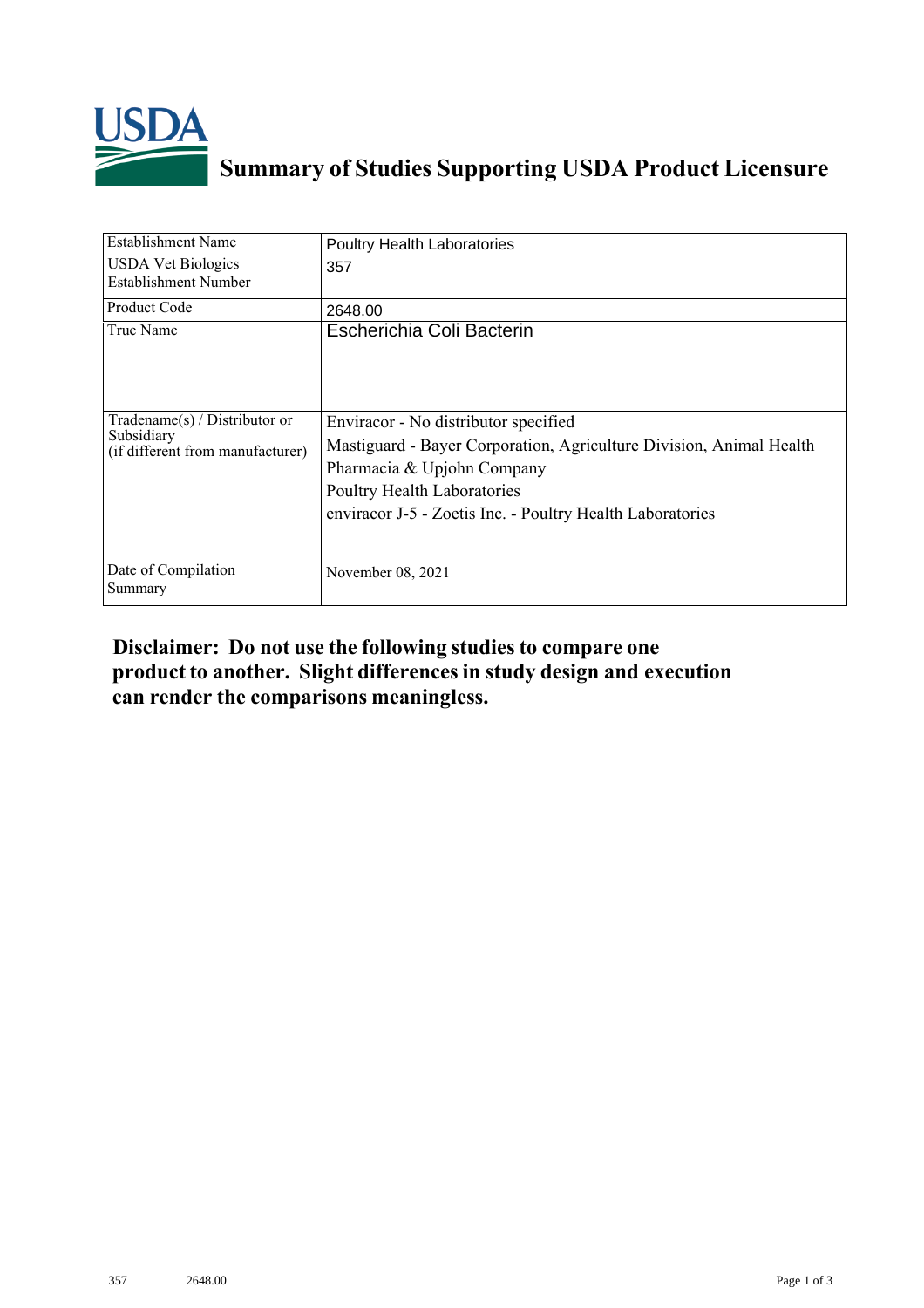| <b>Study Type</b>              | Efficacy                                                                                                                                                                                                                                                                                                                    |
|--------------------------------|-----------------------------------------------------------------------------------------------------------------------------------------------------------------------------------------------------------------------------------------------------------------------------------------------------------------------------|
| <b>Pertaining to</b>           | Escherichia coli J-5                                                                                                                                                                                                                                                                                                        |
| <b>Study Purpose</b>           | Efficacy against bovine mastitis                                                                                                                                                                                                                                                                                            |
| <b>Product Administration</b>  |                                                                                                                                                                                                                                                                                                                             |
| <b>Study Animals</b>           | Healthy dairy cattle                                                                                                                                                                                                                                                                                                        |
| <b>Challenge Description</b>   |                                                                                                                                                                                                                                                                                                                             |
| <b>Interval observed after</b> |                                                                                                                                                                                                                                                                                                                             |
| challenge                      |                                                                                                                                                                                                                                                                                                                             |
| <b>Results</b>                 | Study data were evaluated by USDA-APHIS prior to product<br>licensure and met regulatory standards for acceptance at the time<br>of submission. No data are published because this study was<br>submitted to USDA-APHIS prior to January 1, 2007, and APHIS<br>only requires publication of data submitted after that date. |
| <b>USDA Approval Date</b>      | 07/06/1992                                                                                                                                                                                                                                                                                                                  |